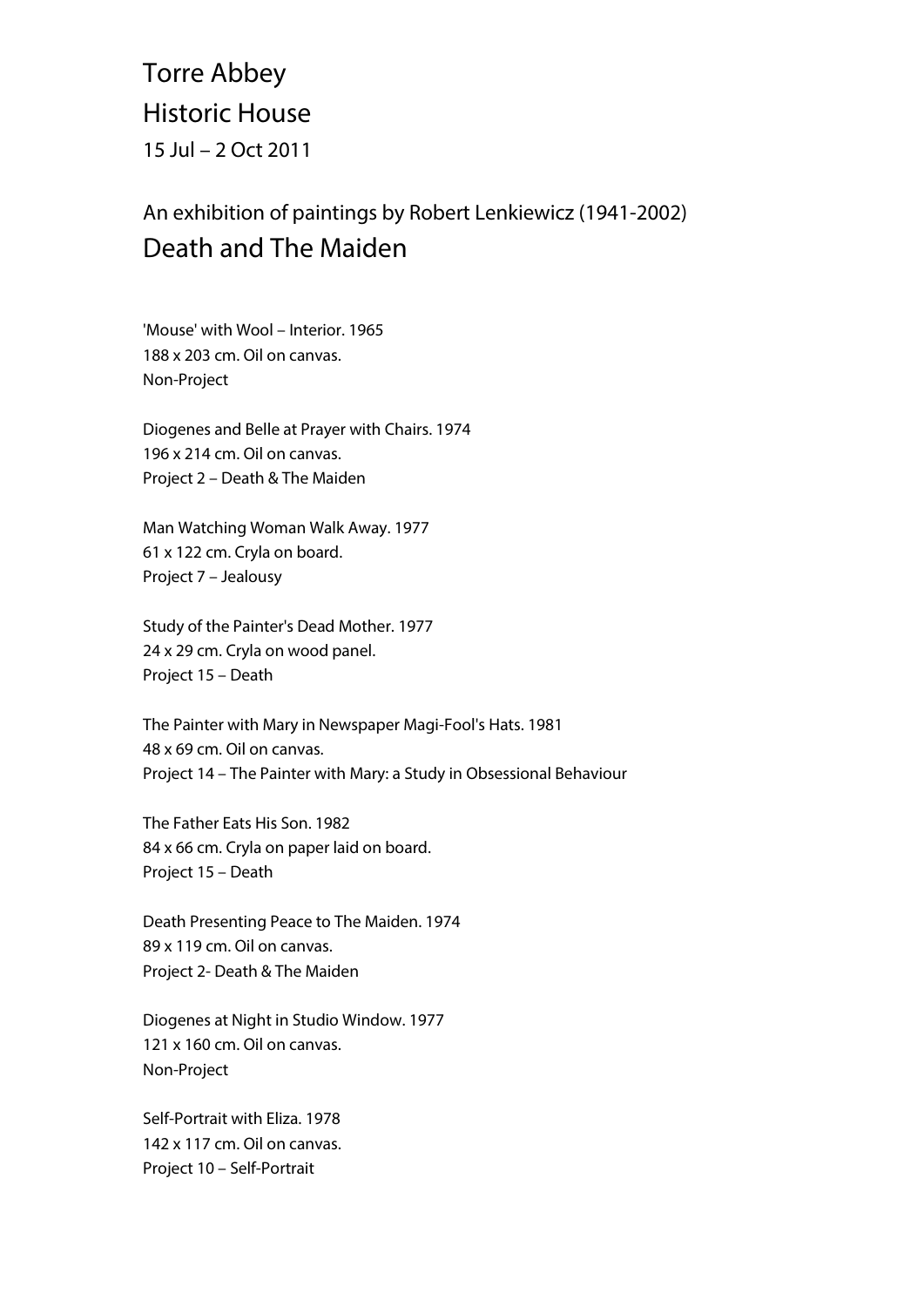The Bishop with Cider Bottle. 1973 122 x 92 cm. Oil on canvas. Project 1 – Vagrancy

Francesca and Diogenes. 1974 76 x 99 cm. Oil on canvas. Project 2 – Death & The Maiden

Diogenes on The Barbican. 1975 36 x 45 cm. Oil on board. Project 6 – The Diogenes Con-Show and The Masterpiece Museum

Diogenes on The Barbican. 1975 62 x 46 cm. Oil on canvas. Project 6 – The Diogenes Con-Show and The Masterpiece Museum

The Maiden Smells Her Past and Her Future in the Grave. 1974 12.5 x 6 cm. Watercolour. Project 2 – Death & The Maiden

Annie and Death standing on a path in Lower Compton. 1974 40 x 58 cm. Watercolour. Project 2 – Death & The Maiden

Death of Mrs Plotnik at Hotel Shem Tov. c.1955 33 x 26 cm. Rose thorn, ink and pencil.

Death as the Lover Presents His Entrails. 1974 41 x 20 cm. Charcoal, pencil and black ink. Project 2 – Death & The Maiden

Sketches for the painting 'Mouse with wool – interior'. c.1964 38 x 33 cm. Pen, ink and watercolour. [Together with a small group of associated drawings]

Death and The Maiden. 1973 27 x 35 cm. Mixed media. Project 2 – Death & The Maiden

The Maiden and the Black Dog. 1974 23 x 34 cm. Watercolour. Project 2 – Death & The Maiden

Little Red Riding Hood and the Wolf. 1974 9.6 x 15.3 cm. Watercolour. Project 2 – Death & The Maiden